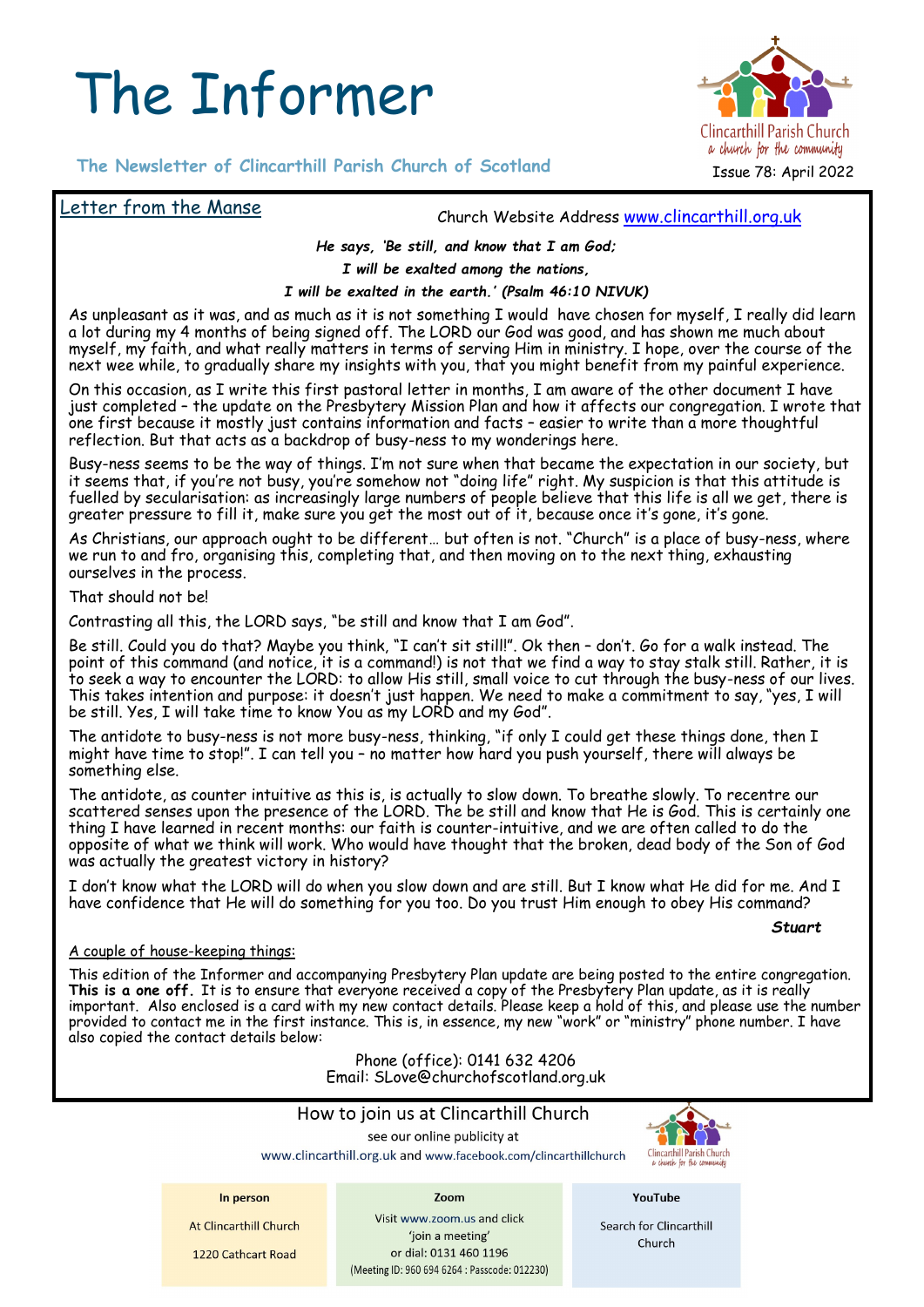We have events in the build-up to Easter, through Holy Week and over the Easter Weekend, including:

| Sunday 10 <sup>th</sup> April   | 11am                               | <b>Palm Sunday Worship</b>                |
|---------------------------------|------------------------------------|-------------------------------------------|
| Thursday 14 <sup>th</sup> April | 7pm                                | Maundy Thursday                           |
| Friday 15 <sup>th</sup> April   | 7 <sub>pm</sub>                    | <b>Good Friday</b>                        |
| Saturday 16 <sup>th</sup> April | 8pm                                | Easter Film 'Risen' (doors open 7.30pm)   |
| Sunday 17th April               | 9am                                | <b>Resurrection Celebration Breakfast</b> |
|                                 | $10am*$                            | <b>Easter Morning Worship</b>             |
|                                 | *Note the earlier start than usual |                                           |

# **THE GUILD**

The Guild has finished it's session for 2021/22, having held it's AGM on Monday, March 28. It has been on odd session in many ways due to the Covid crisis. Speakers cancelled due to positive testing or other circumstances, and we were also asked by the national Guild office to cancel meetings for the beginning of January due to an upsurge in infections. We managed to fill the gaps with other activities and the session was successful. We also had two fundraisers - our Coffee morning and Christmas fair - both of which raised a good amount of money allowing the Guild projects and other charities to benefit.

We have our 'Coffee and Chat' evenings on Monday April 25, May 23, August 22 and September 19 from 7pm till 8/8.30pm here in the church and the Guild outing to St. Andrew's is on Saturday, May 21. Reminders of these will appear in the next Informer.

Sheila Morrow, Convener

# **Friday Senior Diners**

We will be off on the following Fridays due to School Holidays 1<sup>st</sup>,8<sup>th</sup>and 15<sup>th</sup> April and look forward to see you back on Friday 22<sup>nd</sup> April.



*Telephone Prayer Circle*

Registered Scottish Charity SC010138

Sheila Peachey

## **EASTER PROJECT**

A couple of years ago, our YPC at the time started a project to clean 3 stones (which were hidden away in a corner of the garden) with the idea of painting them in time for Easter. Unfortunately, just as we were about to start, everything came to a halt as the world shut down due to the pandemic. So, we thought it would be a great idea if we could pick this up again in time for Easter.

On Saturday 19<sup>th</sup> March we met up with some of our youth (those who could manage-) to finish the project we started. It was lovely to catch up with them over some pizza and the stones were painted. A big thank you to David, Rhona, Abby and Shanneil for coming down to help on the Saturday night and making it happen. They did a great job! We hope to have the stones in place in the garden for Easter Sunday. The words on the 3 stones….'JESUS IS LORD'.

Lorraine Kennedy Youth Team

# **FILM NIGHT – SATURDAY 16th APRIL**

We are looking forward to Easter and are showing the film 'RISEN' on Saturday 16th April at 8pm. Doors open from 7.30pm for tea/coffee. All very welcome.

# **FEED THE FANS**

Thanks to all those who helped with the recent 'Feed the Fans' event (Scotland vs Poland friendly) where we were able to offer hospitality to visitors. We raised £86 which will go towards supporting the relief effort in Ukraine.

Stephen Kennedy Mission and Community Outreach team

# **Congregational Register**

**DEATHS**<br>26/3/22 26/3/22 Mr Hugh McDonald Pearson House, The Erskine Home, Bishopton, PA7 5PU